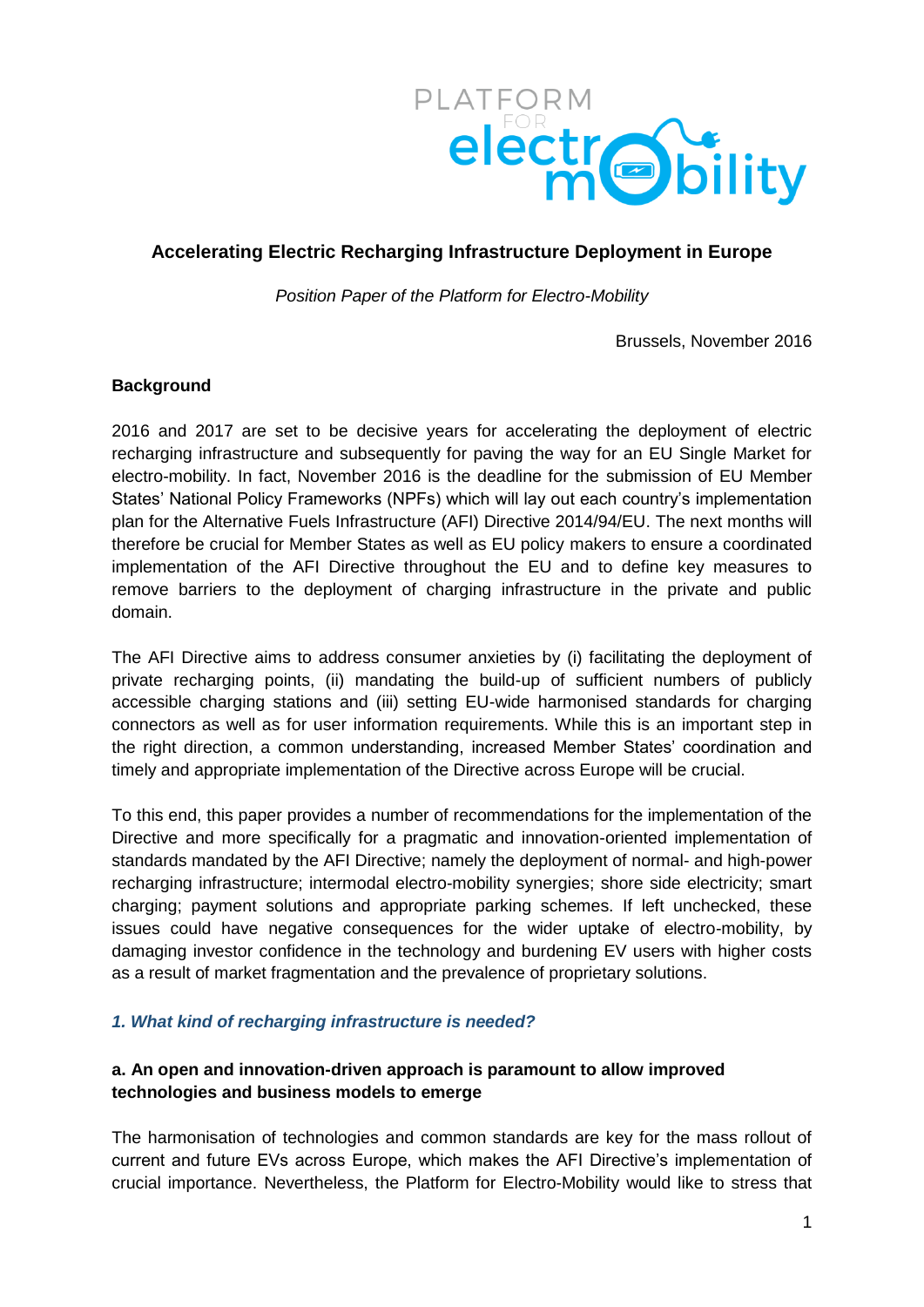the EV market is a fast moving environment where technological and business innovations are crucial and should also be facilitated and promoted. This is essential in order to create a competitive market where services and products are constantly improved to the benefit of end users.

**In this regard, the Platform would like to insist on the need to avoid any negative impact of the AFI Directive on technological and business innovation**. In particular, it should be clear from the AFI Directive *that connector specifications (see art. 4.4 of the AFI Directive) are minimal requirements that apply ONLY to "publicly accessible recharging points"*. The AFI Directive should therefore avoid imposing unnecessary connector specifications to new-built recharging points that are only privately, and not publicly used i.e. where the actual user group and vehicles served are limited. In fact currently 80% of all electric cars capable of high power charging in Europe use a different high power charging technology (e.g. CHAdeMO, Tesla Supercharger) than the connector mandated by the AFI Directive (Combo2). Only about 15% of newly sold electric cars are optionally equipped with the DC high power charging connectors mandated by the Directive<sup>1</sup>.

Such a clarification would be consistent with the connector specifications mandated for the other alternative fuels in the scope of the Directive which apply only to publicly accessible recharging points (see art. 5.2 of the AFI Directive on hydrogen). It would enable further technological innovation towards more advanced charging solutions, in particular "very high power charging" solutions. In fact the industry now expects that by 2020 a majority of new electric cars will be capable of accepting 150 kW or even possibly 350 kW charging i.e. much more than the 50 kW provided within the current standards on both passenger vehicles and charging equipment at present.

It is important that specifications mandated in the Directive do not become a barrier to further charging infrastructure development. Otherwise the implementation of the charging specifications on private stations would end up being detrimental to companies that have invested in other charging solutions as well as to end users. It would ruin investors' and consumers' confidence and unintentionally slow down the overall uptake of electro-mobility.

Despite the intention of the AFI Directive to create uniform rules across the European Union, different interpretations of the Directive's definition of "*public accessibility*" have been observed in different Member States. It is essential that *Member States coordinate on one single definition based on art. 2.7 of the AFI Directive* that would be consistent with the initial intent of AFI Directive to give private charging points flexibility to offer different technologies and business models.

# **The Platform calls:**

-

● On Member States to avoid an inflexible implementation of connector requirements of the AFI Directive. The Directive's implementation should allow operators of recharging points not accessible to the public to offer diverse charging technologies. Operators of publicly accessible charging points, on the other hand, should be encouraged to offer multi-standard-solutions, capable of accommodating new standards.

<sup>&</sup>lt;sup>1</sup> European Alternative Fuels Observatory, Vehicle Stats: <http://www.eafo.eu/vehicle-statistics/m1>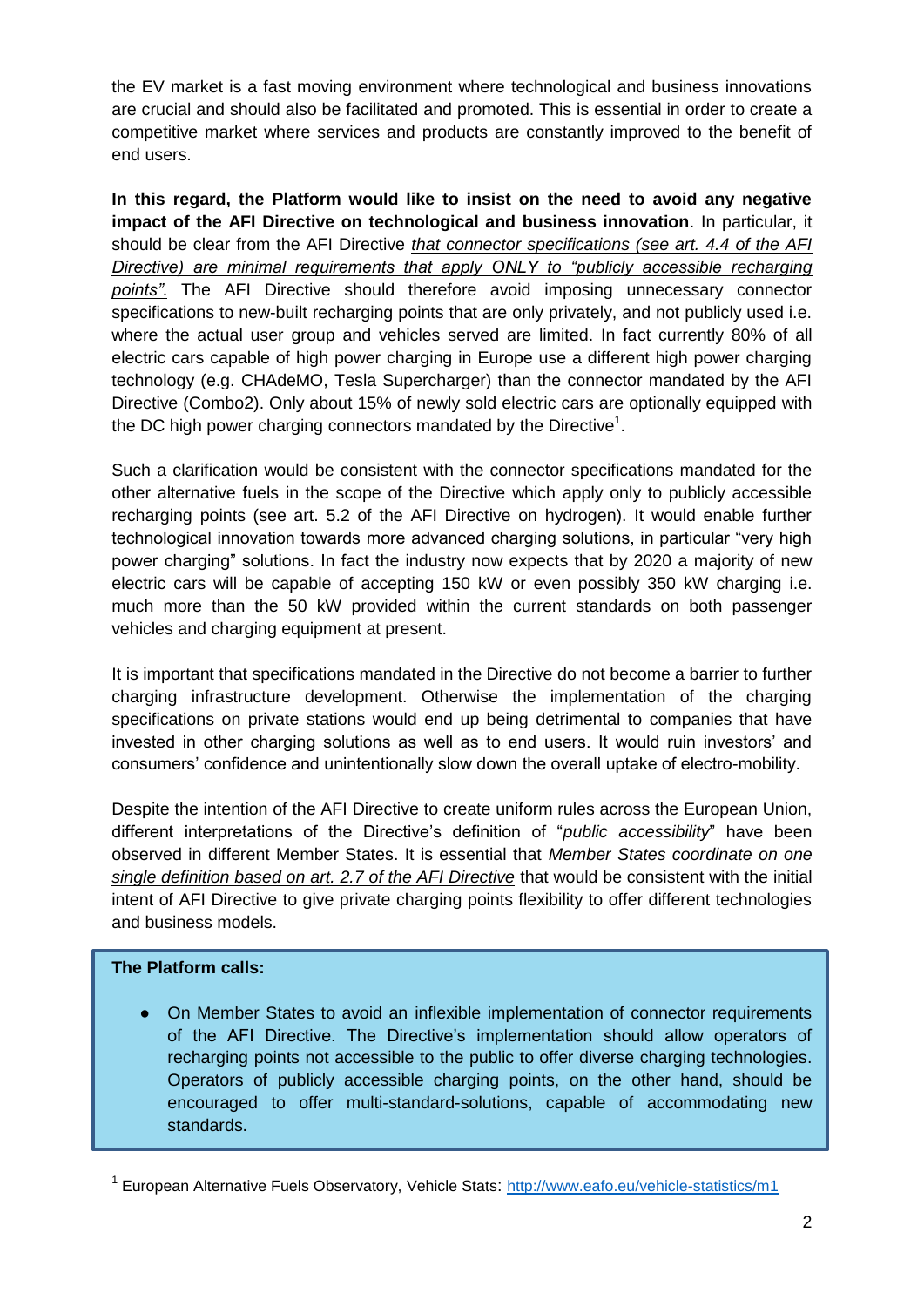● On Member States to uniformly follow the definition of "public accessibility" (art. 2.7 of the AFI Directive) as suggested by a growing number of Member States to ensure timely and coordinated implementation across Europe.

## **b. Normal power recharging infrastructure is the backbone of daily EV charging**

**Normal power recharging from 3.7 to 22 kW is the backbone for the daily recharging of passenger Electric Vehicles (EVs).** In fact 88% of EU public recharging infrastructure today consists of normal power recharging points. According to the latest 2016 statistics from the European Alternative Fuels Observatory (EAFO) 82,660 out of 92,118 charging points in Europe provide normal power charging (up to 22 kW)<sup>2</sup>. Even in Norway, the country with the highest penetration of passenger EVs per capita, 87% of the total EV infrastructure provides normal power charging<sup>3</sup>. Daily normal power charging up to 22 kW (at the workplace or overnight) offers the most convenient charging experience for passenger EVs. Furthermore, normal power charging facilitates the integration of EVs into the electricity grid through smart charging solutions (for more details on this topic see section 4 of this paper).

The European Commission and Member States should strongly support the build out of normal power recharging infrastructure wherever cars are parked for a longer time. Technologies for normal charging are now widely available, but regulatory and financial measures are needed to achieve larger scale deployment.

Though charging for Light Electric Vehicles (LEVs) uses typical domestic charging, barriers of security and charging still have to be overcome. The LEV category too requires a publicly accessible network of charging points which should not be confused with the so-called normal charging for passenger EVs (more on this topic in Section 3).

#### **The Platform calls:**

- For a simplification of regulations and approval procedures to facilitate the deployment of individual charging points in existing apartment/office buildings. In the new Spanish apartment building regulation for example, EV owners only need to notify other co-owners to install a charging point at own costs. This eliminates the need for uncertain and long approval procedures.
- For refurbished homes, apartment and office buildings, carparks and commercial centers with off street parking to include provisions for EV and LEV charging<sup>4</sup>. As an example, the newly passed French building code $5$  requires new apartment buildings to equip 50% and commercial/office buildings to equip 10% of parking spaces with conducts for minimum 7 kW charging. At EU level, similar measures should be

<sup>-</sup>2 European Alternative Fuels Observatory, Infrastructure Stats: [http://www.eafo.eu/electric-vehicle](http://www.eafo.eu/electric-vehicle-charging-infrastructure)[charging-infrastructure](http://www.eafo.eu/electric-vehicle-charging-infrastructure)

<sup>3</sup> European Alternative Fuels Observatory, Infrastructure Stats: [http://www.eafo.eu/electric-vehicle](http://www.eafo.eu/electric-vehicle-charging-infrastructure)[charging-infrastructure](http://www.eafo.eu/electric-vehicle-charging-infrastructure)

Platform for Electro-Mobility, Position Paper, [www.platformelectromobility.eu](http://www.platformelectromobility.eu/) 

<sup>&</sup>lt;sup>5</sup> French Building Code (Decree no. 2016-968 of 13 July 2016); [http://www.avere](http://www.avere-france.org/Uploads/Documents/1468860827ed6bb57e980cf9e0be18453638a79929-D%C3%A9cret%2013%20juillet%202016.pdf)[france.org/Uploads/Documents/1468860827ed6bb57e980cf9e0be18453638a79929-](http://www.avere-france.org/Uploads/Documents/1468860827ed6bb57e980cf9e0be18453638a79929-D%C3%A9cret%2013%20juillet%202016.pdf)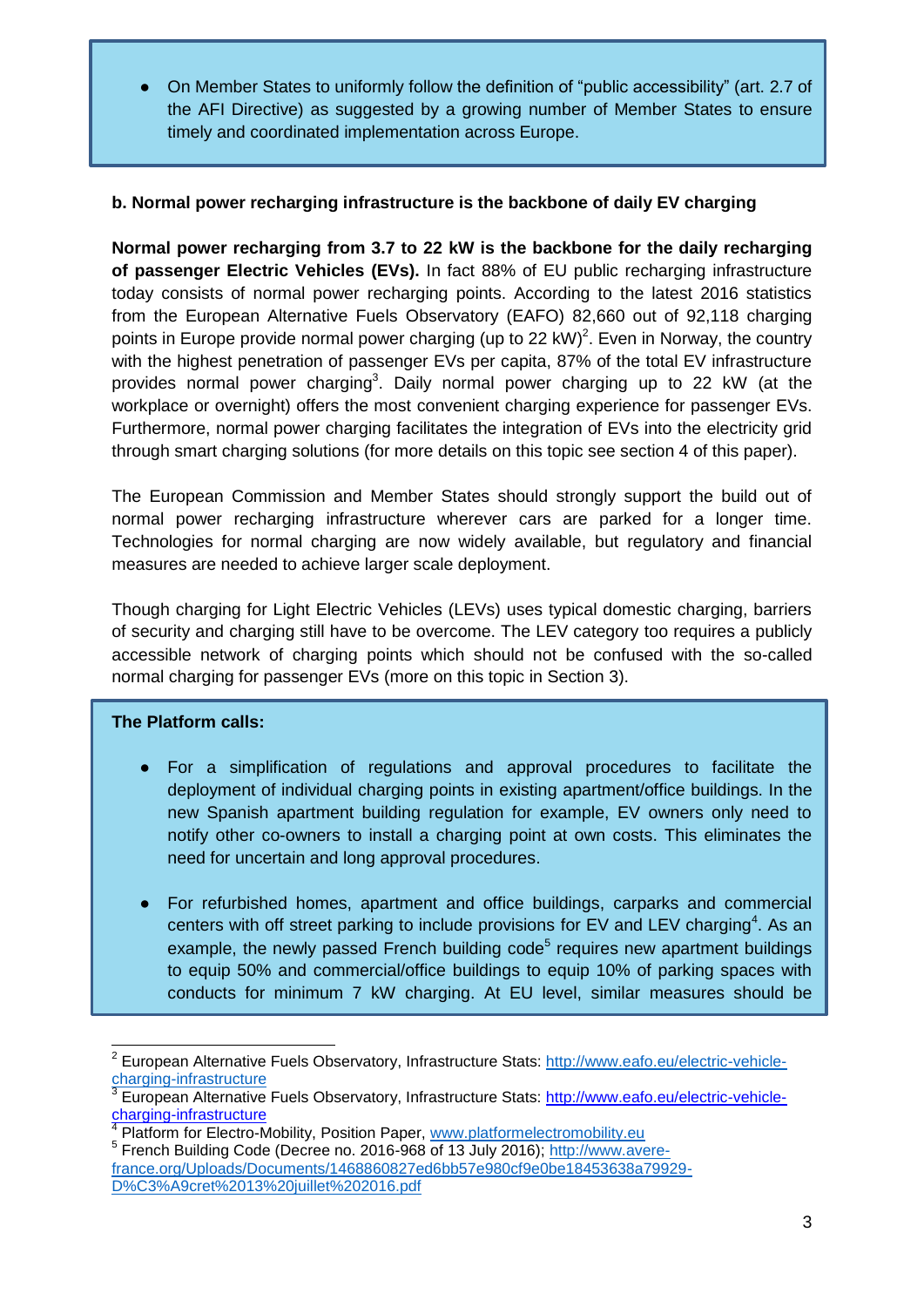included in the review of the Energy Performance of Buildings Directive by end of  $2016.<sup>6</sup>$ 

On European cities to ensure simplified permitting procedures and to provide coordinated financial incentives for the deployment of on and off-street charging infrastructure based on the city land-use planning as defined in their Sustainable Urban Mobility Plans. Public charging infrastructure is in fact essential for e-car sharing schemes and for private EV owners with no off-street parking.

## **c. DC high power recharging: a prerequisite for rendering electric vehicles a true substitute for ICEVs**

**DC high power recharging is crucial to allow convenient full electric long distance driving and to make EVs a viable alternative to ICEVs.** As such, high power charging is key to changing the perception of EVs as constrained to the urban environment and to demonstrating EVs as a viable alternative to conventional ICEVs.

As battery autonomy grows to several tens of kWh, **high power charging points for electric cars will need to offer higher power capabilities (e.g. 150 kW compatible for existing and new EVs) to allow full electric long distance travel.** 50 kW high power charging points deployed across Europe are viable for rapid recharging in urban environments, but require 30 minutes to charge a range of 120 km. This does not offer a viable highway alternative to ICEVs. On the contrary, 150 kW charging points will allow for drive vs. charge cycles very similar to ICEVs with 2 hours drive time vs. 20 minutes charge time. Tesla's EU-wide 135 kW Supercharger network has already shown that this works. It is therefore critical for policy makers to focus on the deployment of such higher power charging points when supporting the deployment of charging points along major EU corridors. Needless to say, the connector specifications (art. 4.4) of the AFI Directive are minimal requirements and that other types of connectors shall be able to collocate in these higher power chargers.

These 150 kW charging points should replace existing 50 kW charging points on strategic locations. Regrouping multiple 150 kW charging points for cars on one site rather than deploying single 150 kW charging points on multiple sites can allow significant reduction in the costs of each charging point and foster the business case for investors. A cadastre of grid connection points of the appropriate local DSO for planning EV infrastructure would be helpful as a Joint Research Centre study showed for the region of Alto Adige/ Südtirol<sup>7</sup>. In addition, building high power charging hubs with larger grid connections could offer synergies with other electricity supply purposes, such as electric road freight along EU corridors.

[http://ec.europa.eu/smart-regulation/roadmaps/docs/2016\\_ener\\_001\\_epbd\\_smart\\_buildings\\_en.pdf](http://ec.europa.eu/smart-regulation/roadmaps/docs/2016_ener_001_epbd_smart_buildings_en.pdf) 7 JRC: Optimal allocation of electric vehicle charging infrastructure in cities and regions (2016) <http://publications.jrc.ec.europa.eu/repository/handle/JRC101040>

 6 Inception Impact Assessment: Review of the Energy Performance of Buildings Directive;

[http://publications.jrc.ec.europa.eu/repository/bitstream/JRC101040/allocatechargingpoints\\_sciencep](http://publications.jrc.ec.europa.eu/repository/bitstream/JRC101040/allocatechargingpoints_sciencepolreport_eurreport_online.pdf) [olreport\\_eurreport\\_online.pdf](http://publications.jrc.ec.europa.eu/repository/bitstream/JRC101040/allocatechargingpoints_sciencepolreport_eurreport_online.pdf)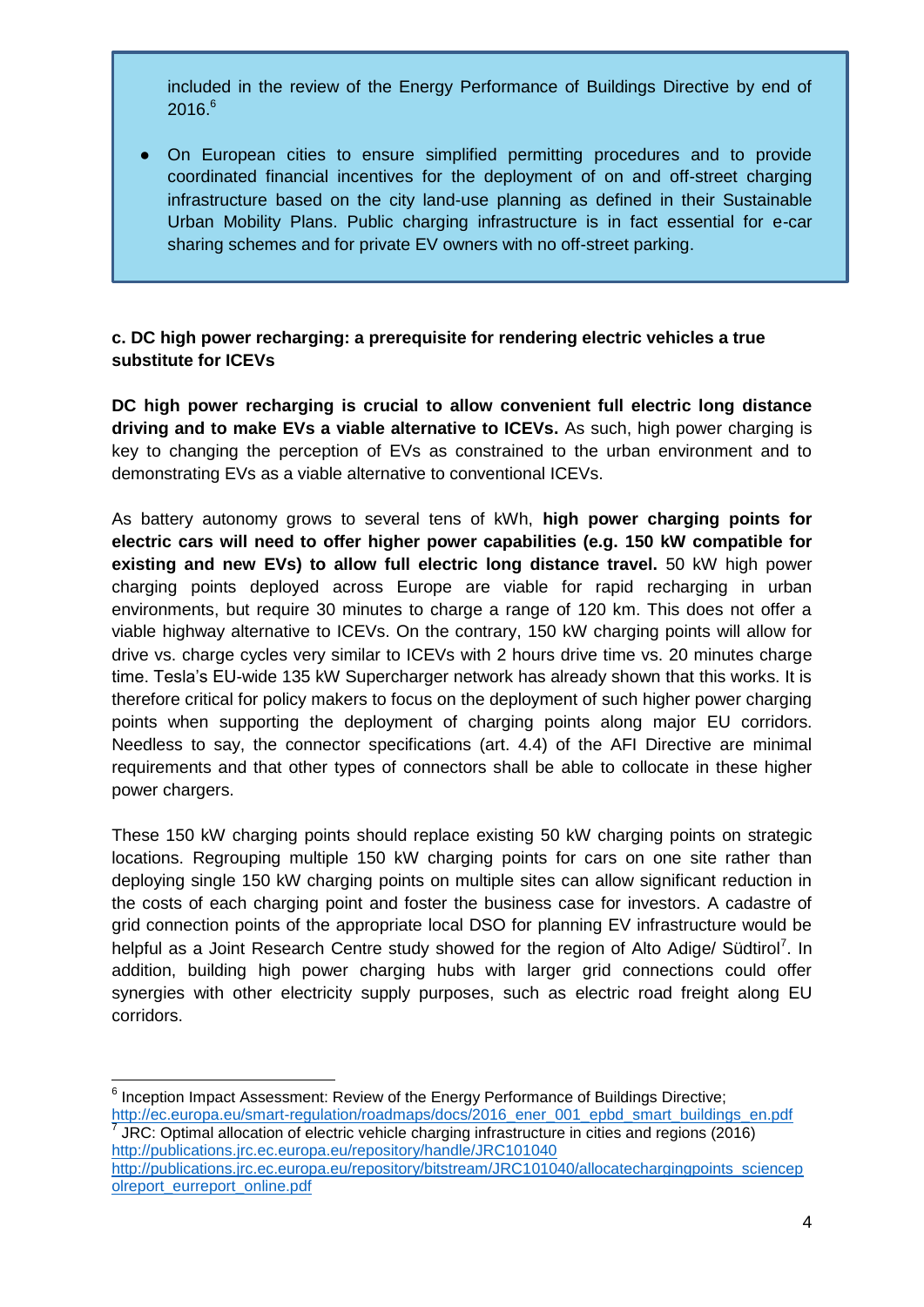**While long distance travel represents a limited amount of trips for any passenger vehicle, it is essential to offer 360° electric mobility**. For this use case, high power charging around 150 kW – downward compatible - is needed to offer acceptable charging times for users and accelerate electric mobility adoption as a whole.

#### **Therefore, the Platform calls:**

- On the European Commission and Member States to use the opportunity of the midterm Multi-Annual Financial Framework revision to increase the resources allocated to the Connecting Europe Facility, to fund multiple high power charging point locations in future calls.
- Similarly, for all new EU- or nationally-funded charging infrastructure that would link two urban nodes and/or Member States within the Trans European Network for Transport corridors to include multi-standard, downward compatible 150 kW high power charging points that can cater to all current and future EVs. In doing so, they shall seek to exploit potential synergies with other innovative solutions for electric road freight.

### **d. Deploying charging infrastructure for electric buses**

**As the technology matures, several of the largest European cities now intend to purchase electric buses in the near future**. All the different possible technologies are currently being tested through demonstration projects (e.g. ZeEUS, or "Schaufenster Elektromobilität" in Germany). One obstacle for the deployment of electric buses remains their significantly higher prices, for which operators do not have enough national or regional funding opportunities.

As concerns the charging infrastructure, as long as the capacity of batteries is still below the range a bus typically drives in a day, opportunity charging<sup>8</sup> stations will be needed in many spots throughout the bus route, whereas operators will eventually aim at exclusively overnight charging once the batteries are able to ensure the range of a full day's service.

As a consequence, in the longer term, the need for charging infrastructure across the city may change.

Currently it remains difficult to install bus charging stations due to the high administrative burden to get the building permit. The length, complexity and costs of this process have an impact on the total cost of ownership. Once charging points are established, this limits the flexibility of the bus use and can impact the whole operation of the bus network.

**Depending on the local circumstances, bus operators need high-power opportunity charging points** in order to minimise the time a bus is out of service for being recharged during service hours. In order to keep the same flexibility of operation as for a diesel bus

<sup>-</sup> $8$  Opportunity charging utilises the short breaks in bus operation (e.g. at bus stops or at the end of route break) for high power charging.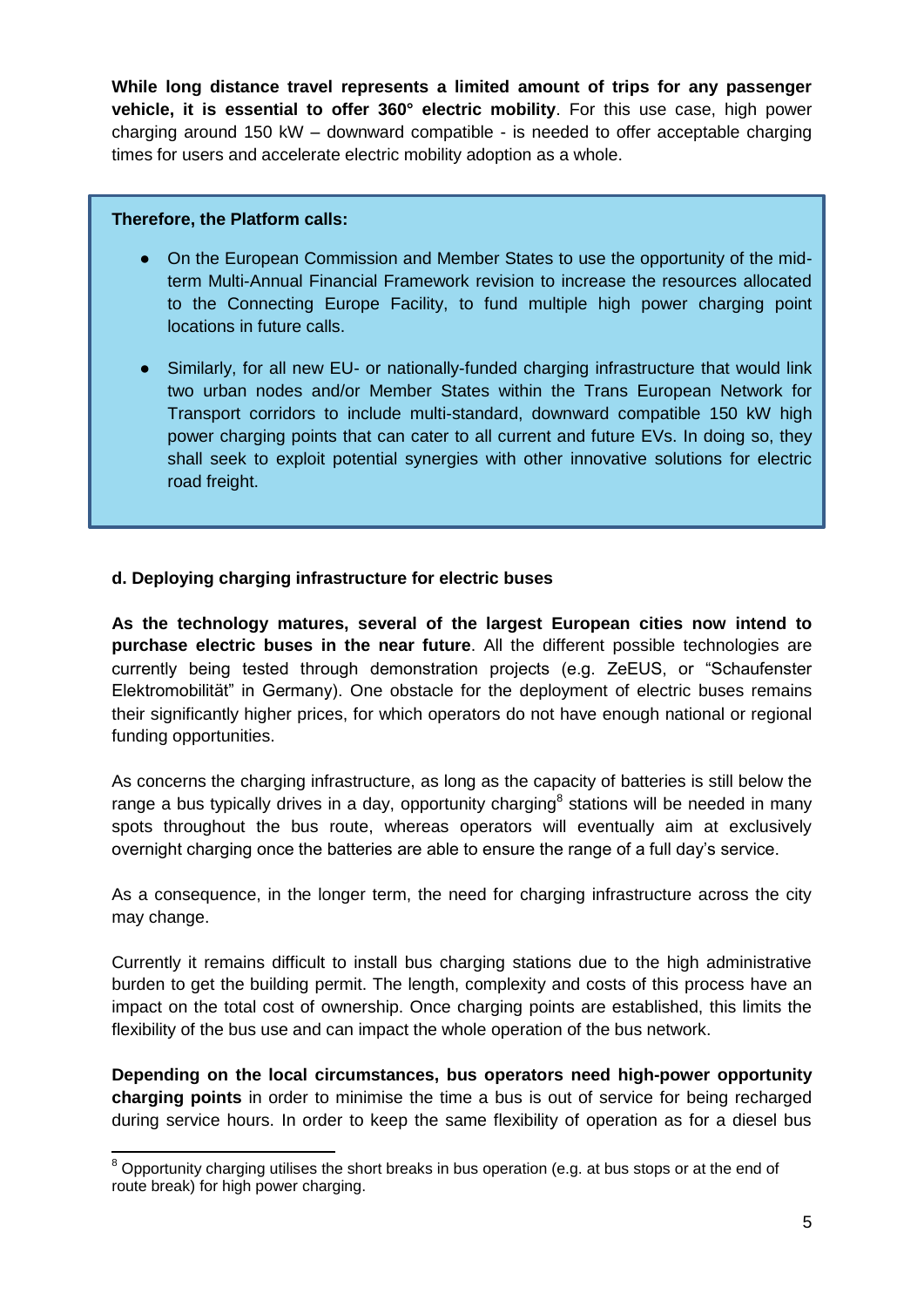network, it is necessary to develop an optimised network of charging points. This will reduce the running costs of electric bus operations, but requires a higher initial investment.

Electric bus operators need to select appropriate points in a city for opportunity charging stations, which will vary from one city/region to another, depending on the routes and bus timetables.

As operators start using electric buses and depend on the technologies currently available, it is important that electric bus charging infrastructures, including those for induction charging, are standardised as soon as possible. These procedures are expected to be finalised by 2019 by a regular or by 2017 by an accelerated procedure.

### **The Platform calls for:**

 $\overline{a}$ 

- An accelerated standardisation of the charging interface for electric buses.
- European funds to be made available for purchasing electric buses and setting up the charging infrastructure.
- Easy administrative procedures in the deployment of high-power opportunity charging points in carefully selected areas of the city.

### *2. Exploiting intermodal electro-mobility synergies*

When relevant, the establishment of recharging points in cities should make use of existing infrastructures such as railway stations and connections to the electric infrastructure already in place for public (and private) transportation, such as ships, trains, trams, metros and trolley buses. These can ideally be combined with electric car renting schemes and e-bikes, which enhance inter-modality. Such a use of existing infrastructure would help in reducing the need for civil works for new grid connections as well as the associated costs.

**Public-private transport synergies could include integrated usage and payment solutions.** In Berlin, for example, public EV recharging points can be accessed using public transport subscription cards as minimal authentication system, which has already been put in place for other transport modes such as public transport and bikes. Similarly, in order to motivate commuters to use electric vehicles as part of commuting and other inter-city journeys, an EV for shared use was made available at a train station near Copenhagen/Malmö area. For fast and easy access, the EV was equipped with a reader that accepts the travel card already widely used for authentication at public transport. Having one card for all permits a seamless and inter-modal mobility<sup>9</sup>.

**Synergies between land and maritime transport should not be neglected.** Local electric and hybrid ferries are becoming more common, especially in Nordic countries, and are

<sup>&</sup>lt;sup>9</sup> Green eMotion Final Report, [http://www.greenemotion-project.eu/upload/pdf/deliverables/D11\\_8-](http://www.greenemotion-project.eu/upload/pdf/deliverables/D11_8-Final-publishable-summary-report-V1_4.pdf) [Final-publishable-summary-report-V1\\_4.pdf.](http://www.greenemotion-project.eu/upload/pdf/deliverables/D11_8-Final-publishable-summary-report-V1_4.pdf) Similar integrated services have been tested in Berlin, [https://www.bemobility.de/bemobility-de/start/bemobilty\\_12\\_13/](https://www.bemobility.de/bemobility-de/start/bemobilty_12_13/)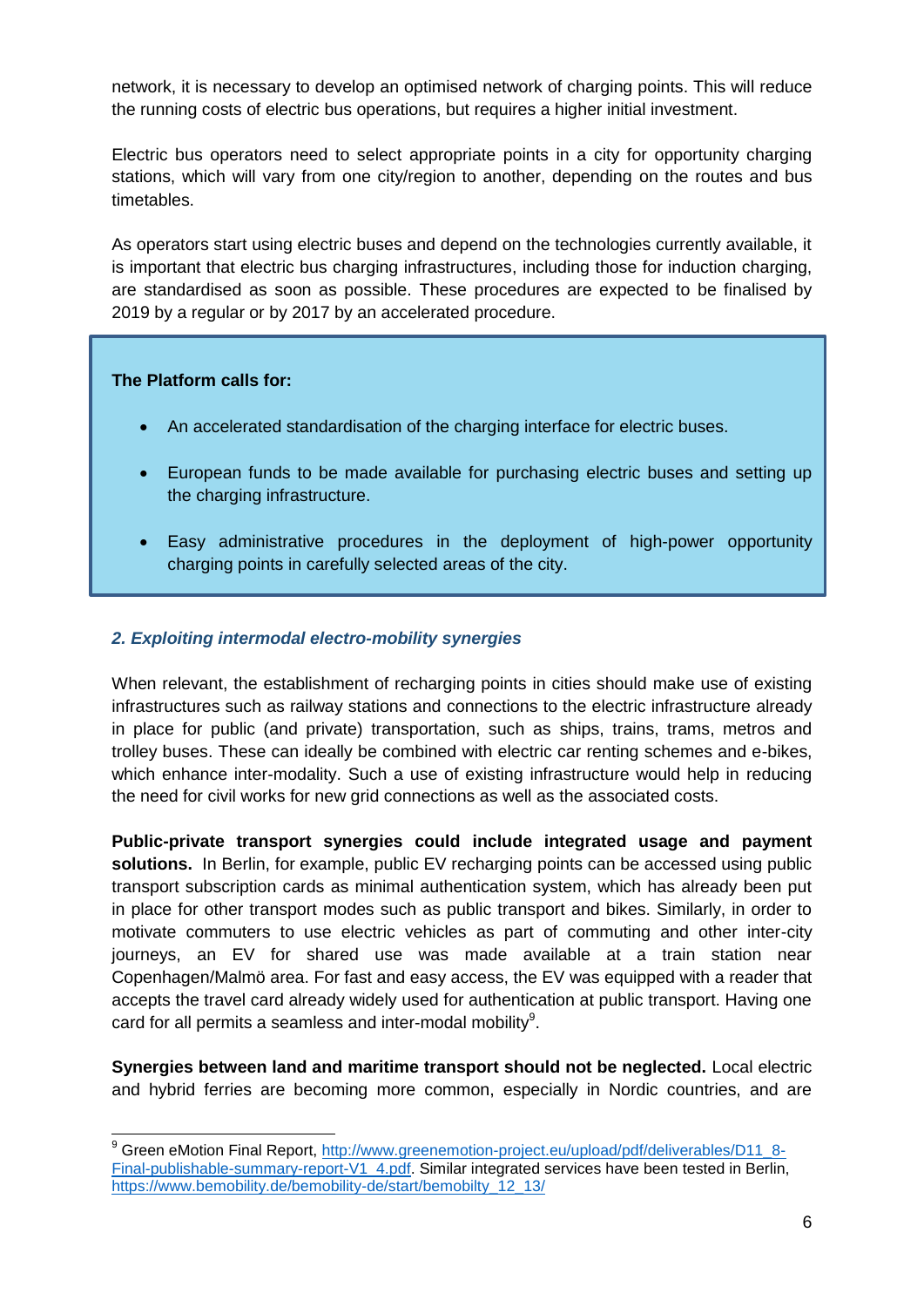expected to be deployed elsewhere as they lower ships' operational expenditures and reduce air pollution (nitrogen oxides, sulphur oxides and particulate matter)<sup>10</sup>. This will require the deployment shore-side electricity supply ("SSE" i.e. enabling ships at berth to plug to the national grid and so to shut down their engines), and charging infrastructure which could share electrical elements with land vehicles' charging stations.

The roll-out of electric recharging infrastructure requires significant investments by Public Transport Authorities and Public Transport Operators. One way of relieving these costs could be by enabling Public Transport Authorities and Public Transport Operators to recover parts of the initial investment by selling energy (which can be recovered energy from public transport systems) at charging points also to private customers. Unfortunately, there is no legal clarity as to whether the Public Transport Authorities and Public Transport Operators are allowed to sell energy (see more on this point in section 4).

#### **The Platform calls for:**

- Investments to be directed towards charging stations that foster inter-modal mobility and make use of existing electric infrastructure from public transport.
- Further investments to be directed towards the deployment of systems capable of recovering, storing and reusing the braking energy of rail-based public transport.
- Public Transport Authorities and Public Transport Operators to be granted the right to recover parts of the initial investment by selling energy at charging points also to private customers.
- Technical specifications related to shore-side electricity set out in the AFI Directive should be enforced as soon as possible $11$ .
- The commitment of Member States to deploy by 2020 SSE in berths close to large residential/commercial areas and in all cruise ships and ferry terminals, and in particular in ports of the TEN-T core network.

# *3. Electro-mobility in cities: ensuring appropriate parking schemes to maximise benefit from existing EV infrastructure*

**Public parking schemes need to be adapted to electro-mobility**. In particular, putting appropriate parking schemes in place is essential for ensuring that charging points are optimally used. EV charging/parking slots across Europe are often blocked by ICEVs. Signage for charging points for electric vehicles should be enforced, and misuse by ICEVs made punishable with fines/towing as is now done in some European cities that have adopted a large charging point deployment scheme like Amsterdam, Berlin, and Paris. Surprisingly this is still not the case in many other European cities.

 $\overline{1}$ <sup>10</sup> EEA, *The impact of international shipping on European air quality and climate forcing*, 2013: <http://www.eea.europa.eu/publications/the-impact-of-international-shipping>

AFI Directive 2014/94/EU, Annex II Art. 1.7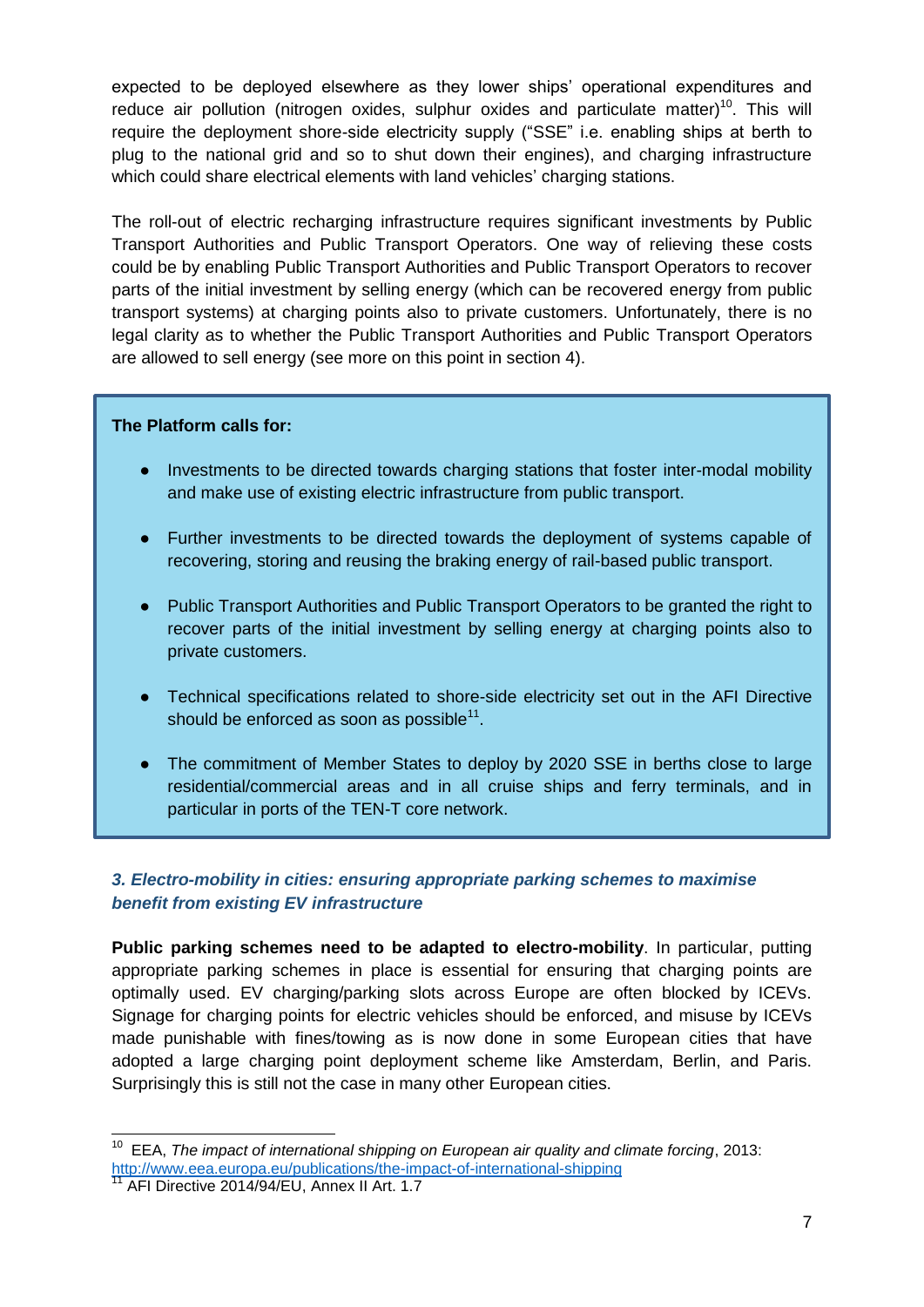In addition, when EV usage ramps up and in order to enable optimal use and availability of public charging infrastructure to EV drivers, public authorities and operators of publicly accessible recharging points should implement tariff structures in which charging fees also include regular time-based parking fees, e.g. when charging itself is over as is done for example in Amsterdam. This acts to prevent misuse by both private EV owners and EV carsharing companies of publicly accessible charging spots during the day while still allowing for convenient overnight charging.

Today, light electric vehicles (LEVs), including electric bicycles, make up for the EU's most mature electro-mobility market. Annual sales are around 1.5 million vehicles, whilst the European fleet consists of several million vehicles. The relevance of LEVs has been recognised in the AFI Directive, especially through art. 4.13. And whilst the prescribed standardisation is underway in IEC TC69, more needs to be done to facilitate the use of LEVs. Charging infrastructure is much less of an issue for LEVs than for EVs. Parking infrastructure, however, is much more of a problem. The lack of parking space/infrastructure is very often resulting from lack of awareness. Therefore, the European Commission and Member States should strongly encourage and support the provision of parking space/infrastructure for LEVs in connection with the development of public charging infrastructure. Appropriate parking schemes to ensure optimum use of recharging points should include parking for LEVs.

Implementing new forms of infrastructure in the urban environment is extremely challenging. There is already considerable competition for space and many cities have experienced delays, challenges and additional costs when implementing other environmentally advantageous infrastructure measures such as bike sharing, car sharing and public transport facilities. With this in mind Member States should ensure that the decision on how many charging stations and where they should be located should remain with the city governments that can balance the diverse demands on space at a local level.

#### **The Platform therefore calls:**

- For giving local public authorities the competence to decide how and where to implement charging stations in areas where there are diverse transport modes.
- For the provision of appropriate parking schemes, which include appropriate parking for LEVs to ensure optimum use of recharging points.
- For the addition and prioritisation of EV and LEV charging spots within national parking regulations to enable towing away of wrongly parked vehicles (first and foremost ICEVs).
- For a publicly accessible network that allows LEVs to be charged at public transport hubs and buildings with large numbers of commuters.
- For the progressive introduction of time-based pricing signals in order to stimulate correct parking behaviour for EV users and to avoid excessive over-staying when charging is finished.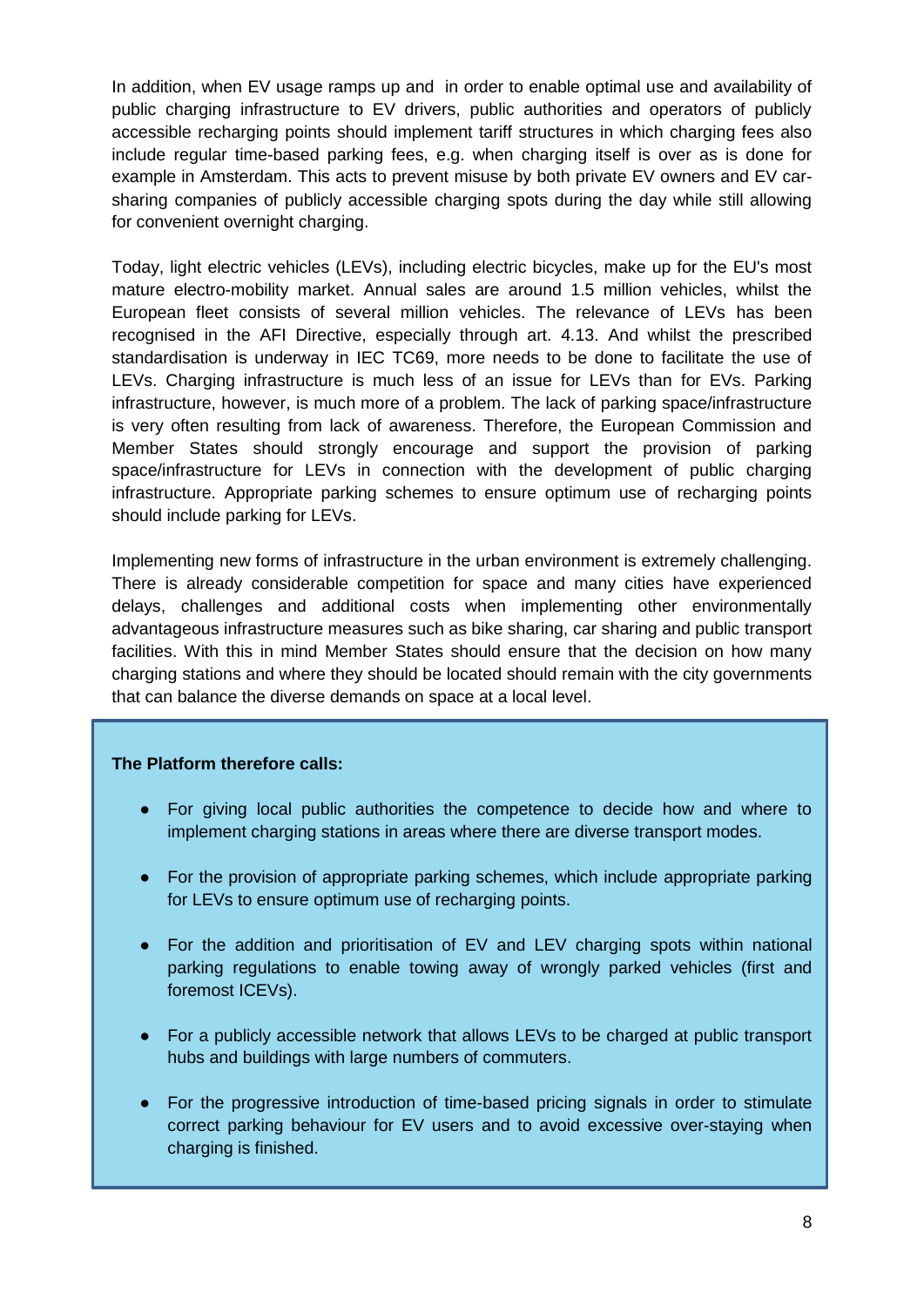### *4. Smart charging: making EVs an asset to the electricity value chain*

**Smart charging<sup>12</sup> technologies (Grid to Vehicle available today and possibly Vehicle to Grid in future) make EVs a valuable asset in the electricity value chain while reducing the costs of charging to EV owners.** In terms of available electric capacity, the system can cope with an extensive electrified fleet. But a fully electrified fleet would still have impacts on local load at certain times and some local or regional strengthening of the grid would therefore be needed. However, smart charging of EVs can also reduce investments in grid capacity going forward $^{13}$  <sup>14</sup>.

While parked (90% of their lifetime<sup>15</sup>), thanks to smart, controlled charging, EVs can provide flexibility services to the electricity system like (i) "valley filling" (shifting consumption to times when energy is under-utilised), (ii) "peak shaving" (avoiding charging or sending power back to the grid when demand is high) and (iii) ancillary services (voltage control, frequency regulation) at system level and at local level.

**Smart charging is essential for a cost-effective energy transition and for facilitating consumers' adoption of EVs.** Smart charging leads to significant CO<sub>2</sub> savings by avoiding the use of gas- and coal-powered peak generation power plant and enabling a better integration of renewables into the electricity system. It can also reduce the cost of charging as it provides consumers with an opportunity to charge off-peak hours and benefit from the energy stored in their batteries.

**Normal power charging (<20 kW) offers the greatest opportunity for demand-response and smart charging,** as it accounts for around 90% of the energy charged by an EV. As it is expected that many people will connect their vehicle after work in the evening, which will further increase the demand for electricity at evening peak times, smart charging can bring great benefits by postponing the moment of charging to a time of low demand on the grid, e.g. during the night. Such a shift will not limit the user's comfort, as the vehicle is generally parked for a much longer time than it takes to recharge the battery, so there is enough flexibility that can be exploited.

In general, several EU projects have shown that 'Plug in while Parking' is a very promising instrument. EVs remain connected to the grid in comparison to charging only occasionally on demand for a few hours<sup>16</sup>. This enables full benefits for flexible power management to offer flexibility to the grid.

-

 $12$  Smart charging consists of adapting EV battery charging patterns in response to market signals, such as time-variable electricity prices or incentive payments, or in response to acceptance of the consumer's bid, alone or through aggregation, to sell demand reduction/increase (grid to vehicle) or energy injection (vehicle to grid) in organised electricity markets or for internal portfolio optimisation. <sup>13</sup> Ecofys, *Waarde van Congestiemanagement,* (2016)

<sup>&</sup>lt;sup>14</sup> Cambridge Econometrics, Fuelling France (2015), Executive report, p. 10. "In France, (...) smart charging system would allow more than 20 million vehicles to be integrated. ", see also Figure 2 "*Costs and benefits of integrating rechargeable vehicles in electricity distribution networks in France*". <sup>15</sup> Paul Barter, *"Cars are parked 95% of the time". Let's check!*, (2013), Reinventing Parking website*:*  <http://www.reinventingparking.org/2013/02/cars-are-parked-95-of-time-lets-check.html>

<sup>&</sup>lt;sup>16</sup> EU project GridTech, Deliverable 3.1 Appendix: Electric Vehicles (EVs) & their Future Potential to [provide Ancillary Services by Smart Charging -](http://www.gridtech.eu/images/Deliverables/GridTech_D3.1_Appendix_EVs_for_ancillary_services.pdf) 2015.

[http://www.gridtech.eu/images/Deliverables/GridTech\\_D3.1\\_Appendix\\_EVs\\_for\\_ancillary\\_services.pd](http://www.gridtech.eu/images/Deliverables/GridTech_D3.1_Appendix_EVs_for_ancillary_services.pdf) [f](http://www.gridtech.eu/images/Deliverables/GridTech_D3.1_Appendix_EVs_for_ancillary_services.pdf)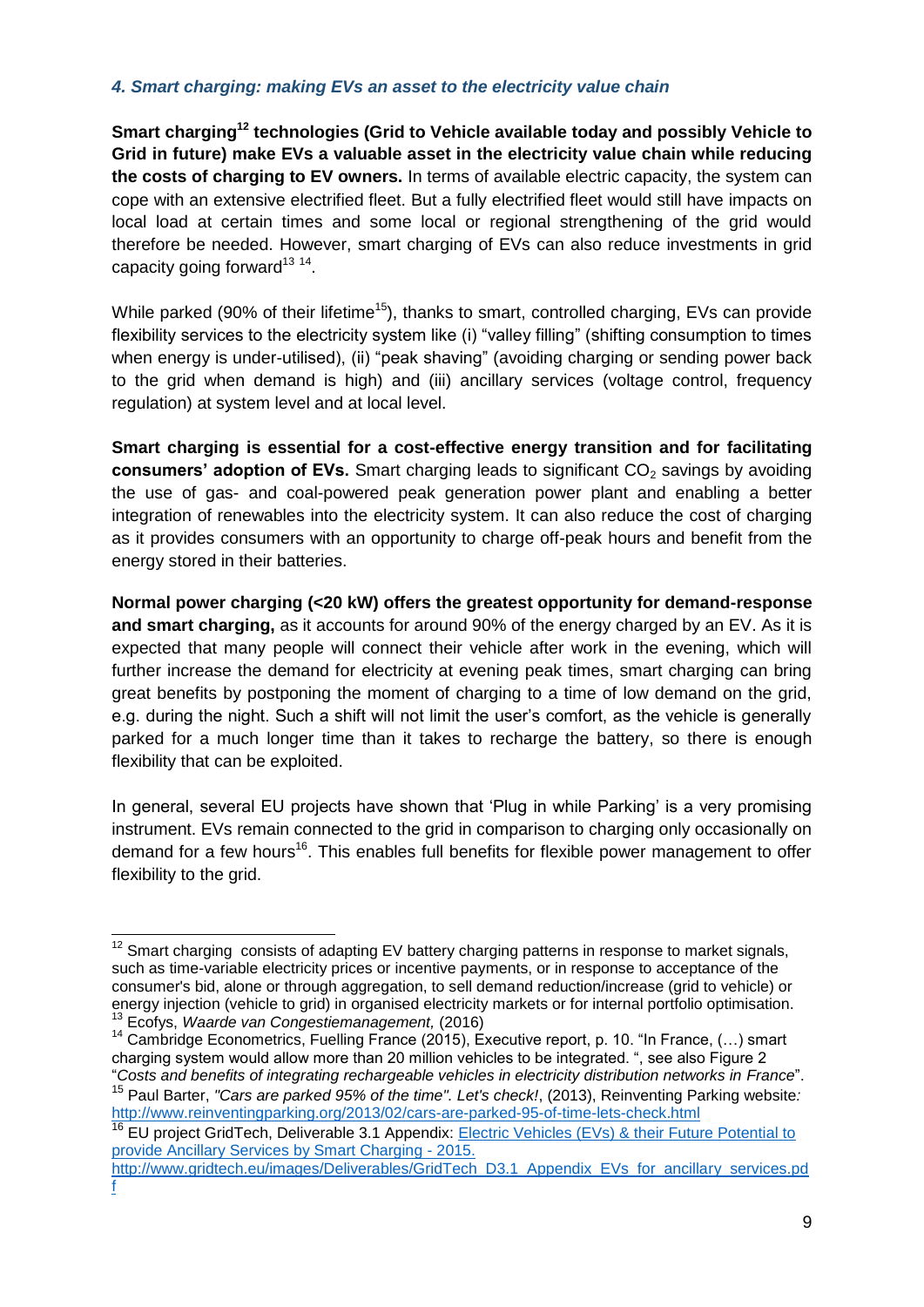**Potential for modulation on high power charging points (>22 kW) is fairly limited.** First, high power charging accounts for only 10% of the energy charged by EVs and hence offers a relatively limited market overall. Also high power charging happens in a much more equally distributed way during the day, i.e. the modulation of high power charging would offer much less potential to ease impact on the grid. Finally, the fundamental aim of high power charging is to allow for a rapid refill where parking time is limited to the recharging time of the vehicle.

Equipping fast charging stations with stationary batteries could ease the demand on the grid at peak times. The storage could provide electricity for high-power charging and fill back up with electricity over a longer period when no vehicle is connected to the high power charging facility. Options of adding battery storage to charging stations are only to be evaluated and decisions on whether or not to include them are to be made by charging station owners, as the cost-benefit analysis will depend on location-specific elements such as electric grid, frequency of stations usage etc.

**In the context of the Energy Market Reform in 2016 EU policy makers should include measures to facilitate smart charging.** On both European and national level, policy makers, regulators and infrastructure operators should help to build business models for smart charging, and provide EV drivers with the right incentives to use smart charging.

### **The Platform suggests that:**

- The design of the New Energy Market needs to **ensure consumers can easily use smart charging and gain access to demand-response services**:
	- o Accelerate deployment of smart metering and stimulate consumers' demand for flexible consumption, as proposed by the AFI Directive<sup>17</sup>;
	- o Eliminate double grid fees for energy storage.
- The design of the New Energy Market should **enable providers to offer new services to consumers**:
	- o Enable electricity retailers and new market entrants to offer real-time pricing, based on wholesale market prices;
	- o Create a market open to any new entrants that can offer demand-response services and establish clear duties and rights for retailers and independent aggregators.
- The design of the New Energy Market should **enable market players to use smart charging and demand response for different purposes**:
	- o Ensure that existing retailers and new market entrants have a real opportunity to participate in energy markets through aggregation;
	- o Enable Distribution System Operators (DSOs) to procure demand-side flexibility for local system management through a market-process (e.g. calls for tender or from a local distribution constraints market).

<sup>-</sup><sup>17</sup> AFI Directive 2014/94/EU, art. 4.7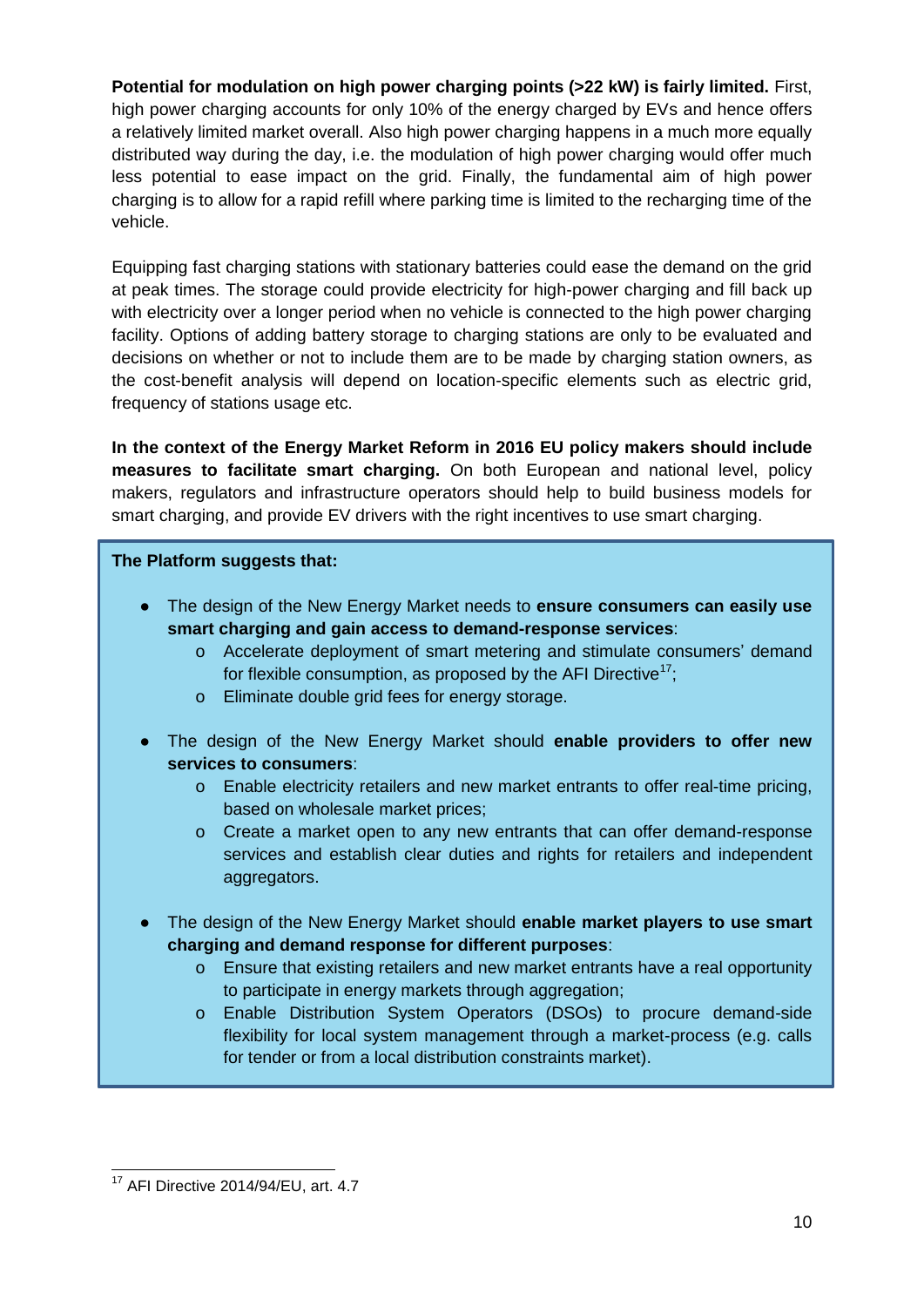# *5. Payment solutions: enabling seamless access and payment for publicly accessible stations*

**Payment solutions on publicly accessible charging points across Europe need to be economical, easy and customer friendly.** These should encompass both: ad-hoc/direct payment (i.e. directly paying the Charging Point Operator "CPO" for each charging session) and subscription-based payment (i.e. contract with a so-called eMobility Service Provider "eMSP" that offers access to a wide range of charging points and services, slightly similar to a mobile phone provider, and potentially linked to a multi-modal public transport subscription). No option should be neglected in order to accelerate the deployment of charging infrastructure in Europe, foster the provision of different services to consumers and the development of electro-mobility at large. However, an open competitive market is needed for service providers to develop most customer-friendly services.

**Ad-hoc payment options are necessary to ensure basic interoperability and overcome range anxiety.** From a user perspective, the insurance that one will be able to charge in an ad-hoc manner at the next publicly accessible charging point is vital to overcome range anxiety and to allow for cross-border electro-mobility. Ad-hoc charging options on publicly accessible points are therefore necessary from a user perspective and advised in art. 4.9 of the AFI Directive.

**Subscription-based charging can allow for more advanced services to be provided to consumers and operators.** Today, most EV owners charge using subscription-based solutions.<sup>18</sup> Interoperable subscription based charging across operators allows for a seamless recharging experience across Europe using one single charging contract (e.g. your home charging contract), one single access method (e.g. mobile phone App) and one single invoicing system (e.g. one monthly charging invoice). In this regard, several technologies and services (roaming, mobile metering) are being developed today to offer Europe-wide subscription based recharging.

Furthermore, subscription-based charging could facilitate the deployment of advanced, real time charging services, such as possible reservation and smart charging options). Such services can both improve user experience (e.g. easier charging point access, reduced charging prices via the use of smart charging) and overall integration of electro-mobility in the energy market (e.g. smart charging solutions) and in the transport system (e.g. infrastructure to vehicle communication, as well as connections to multi-modal transport and public transport subscriptions).

#### **The Platform is convinced that:**

Payment solutions should encompass both ad-hoc/direct payment and subscriptionbased payment, neither of which should be neglected in order to speed up the build up of charging infrastructure in Europe. While the possibility for ad-hoc charging is necessary, the opportunity for subscription-based charging for final consumers (e.g. seamless cross-EU interoperability using one single charging contract), for the

<sup>-</sup><sup>18</sup> Sustainable Transport Forum, Sub-group SGEMS, Deliverable 1.1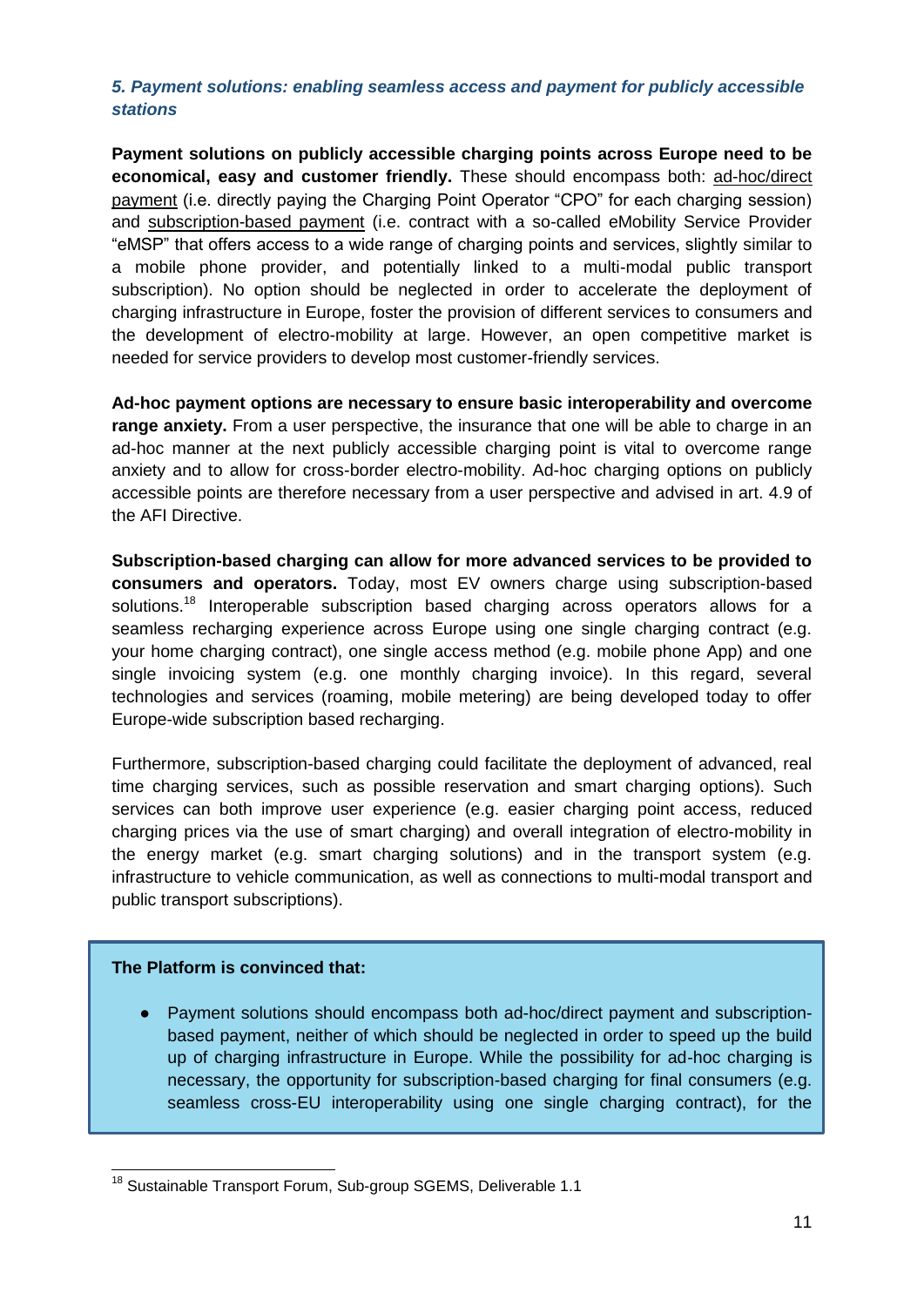integration of electro-mobility in the electricity market at large (e.g. smart charging) and for a multi-modal mobility system should not be neglected.

● EU policy makers should keep an open approach as to the means and technologies used to offer access and payment on publicly accessible stations in order to avoid excessive costs to operators and to promote innovative solutions.

# *6. EV Charging Services: Enabling more choice and more transparency for consumers*

**A primary factor in encouraging the market uptake of EVs will be the ability for consumers to choose from different charging services.** A key principle guiding progress towards a consumer-driven electro-mobility market in Europe should be the provision of transparent information with regards to pricing, level of service, origin of the electricity and the ability for consumers to easily choose/change between different charging services or providers.

# **It is therefore critical to guarantee an open and competitive market framework for charging where all parties can contribute to the rollout of charging infrastructure, and products and services are constantly improved to the benefit of consumers.**

a) It is important that art. 4.12 of the AFI Directive is implemented in Member States i.e. **possibility for charging point operators to contract "***another electricity supplier than the one supplying electricity to the household or premises where the recharging point is located***".** In some countries it is still not possible to have multiple grid connections and suppliers on the same premises. It is however necessary to enable the development of specific charging offerings at both private and publicly accessible recharging points.

It is also critical that the implementation of the AFI Directive and the upcoming EU Energy Market Reform **ensure the provision of charging services organised as an open competitive market** not necessarily attached to traditional market roles like DSOs or electricity retailers. This is a prerequisite to open the market to new technologies and businesses.

- b) In fact, as pointed out in the AFI Directive itself: "*the establishment and operation of recharging points for electric vehicles should be developed as a competitive market with open access to all parties interested in rolling-out or operating recharging infrastructures"* (AFI Directive, recital 30) i.e. not only existing electricity market players.
- c) In cases where publicly accessible charging stations are to be put on public land or are publicly funded, choosing an operator needs to go through a competitive bidding process.

**EU regulators and policy makers should also encourage EV charging services that offer renewable energy, remain affordable, reasonable and are proportionally priced.** While electric mobility should develop as a free and open market (see recital 30 of the AFI